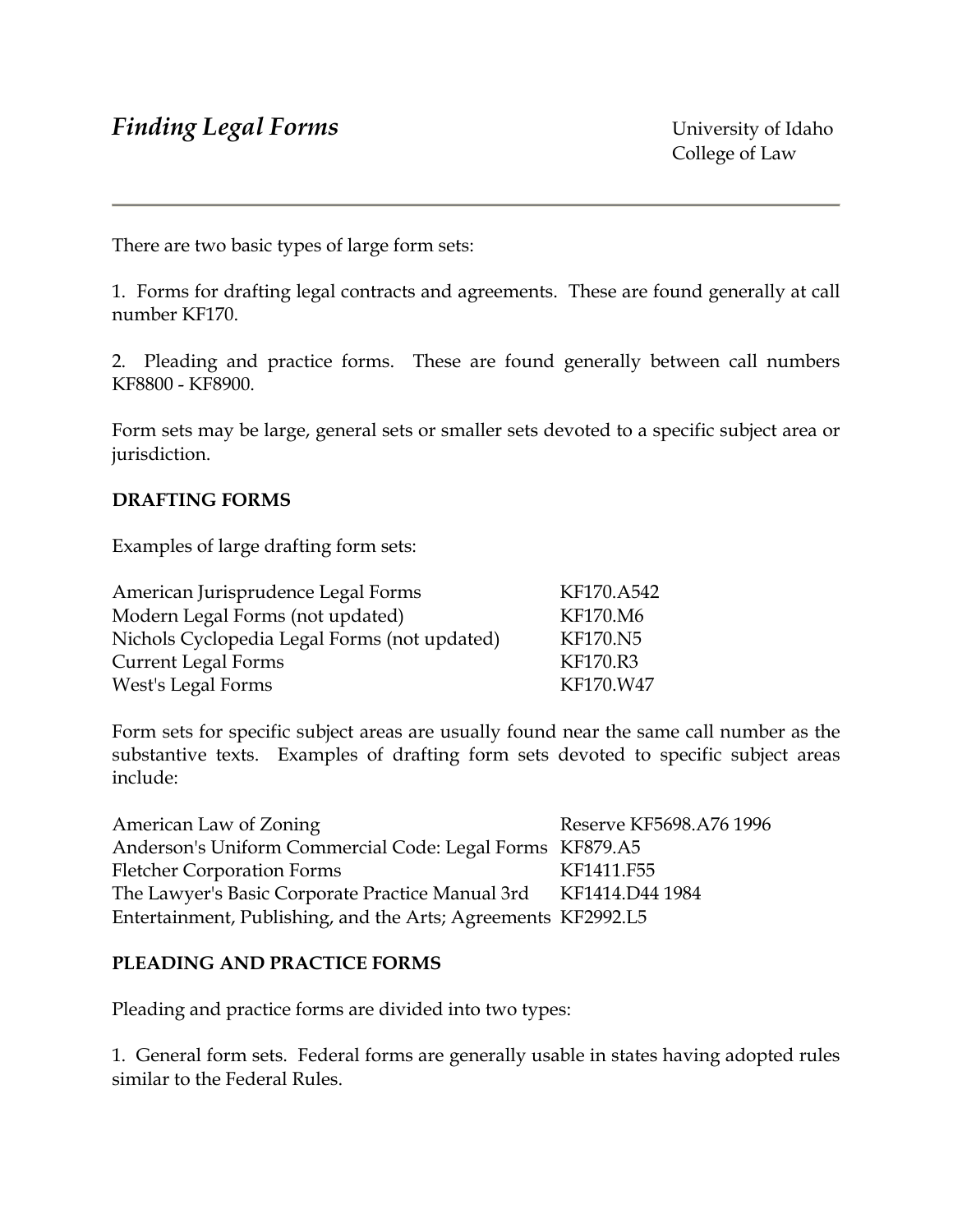2. Sets dealing with specific procedural areas, jurisdictions or a limited subject area.

# **General pleading forms sets**

| Am. Jur. Pleading & Practice                   | KF8836.A452        |
|------------------------------------------------|--------------------|
| Am. Jur. Trials                                | KF8915.A74         |
| Am. Jur. Proof of Facts                        | KF8933.A42         |
| - 2nd Edition                                  | KF8933.A42 1974    |
| - 3rd Edition                                  | KF8933.A42 1988    |
| <b>Shepard's Causes of Action</b>              | KF8863.S53 1983    |
| - 2nd Edition                                  | KF8863.S53 1993    |
| Cyclopedia of Trial Practice                   | KF8913.S32         |
| - 2nd Edition                                  | KF8913.S322        |
| - 3rd Edition                                  | KF8913.S322 1983   |
| Shepard's Preparing for Settlement & Trial     | KF8900.P727 1985   |
| <b>Federal procedural form sets</b>            |                    |
| Bender's Federal Practice Forms                | KF8836.F78         |
| <b>Federal Procedure</b>                       | KF8835.F43 1983    |
| <b>West's Federal Forms</b>                    | KF8836.W4          |
| Pleading and practice forms for specific areas |                    |
| <b>Pattern Deposition Checklists</b>           | KF8900.D3 1984     |
| Danner's Discovery Series:                     |                    |
| - Pattern Interrogatories                      | KF8900.A3D3        |
| - Pattern Discovery                            |                    |
| - Antitrust                                    | KF8900.A3D34 1981  |
| - Automobiles                                  | KF8900.A3D35 1985  |
| - Medical Malpractice                          | KF8900.A3D38 1985  |
| - Premises Liability                           | KF8900.A3D38 1986  |
| - Products Liability                           | KF8900.A3D39 1985  |
| - Tort Actions                                 | KF8900.A3D353 1994 |
|                                                |                    |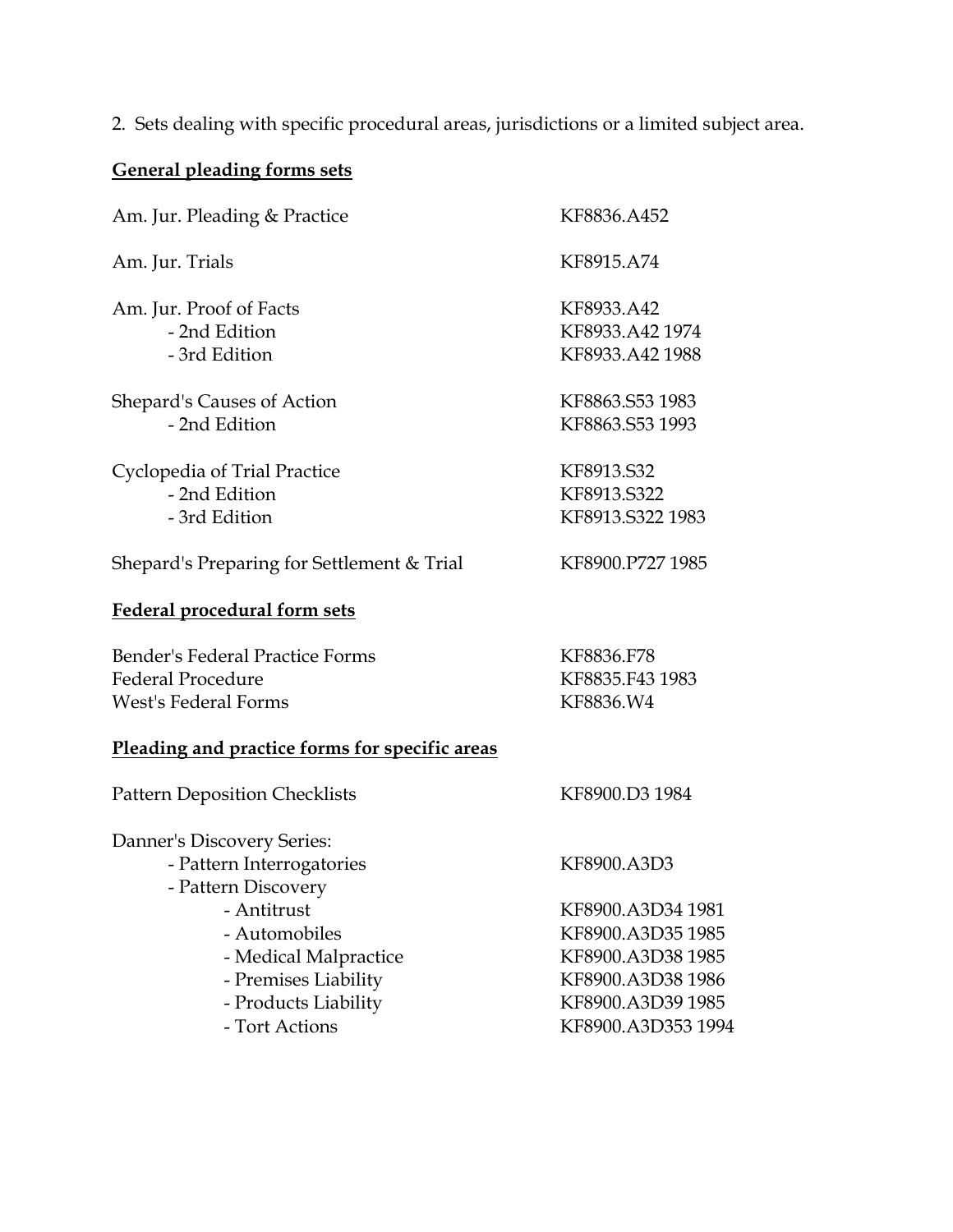# **IDAHO FORMBOOKS**

There are a number of formbooks and practice materials available on **Reserve** at the Circulation Desk, some of which are listed below:

| - Family Law Formbook                                                                              | KFI94.I35 1998 (w/Discs) |
|----------------------------------------------------------------------------------------------------|--------------------------|
| - Drafting Commercial Leases                                                                       | KFI117.A75D7 2000        |
| - Idaho Real Estate Forms Book                                                                     | KFI126.F67 2002 (w/Disc) |
| - Idaho Estate Planning Series<br>Vol.1 Idaho Probate & Estate Forms<br>Vol.2 Idaho Guardianship & | KFI144.A65I4 2004        |
| Conservatorship Forms                                                                              | KFI140.G8 1996 (w/Disc)  |
| - The Workers Compensation Law of Idaho                                                            | KFI342.W47 1993          |
| - The Law of Education in Idaho                                                                    | KFI390.A6G7 Forms        |
| - Idaho Appellate Handbook                                                                         | KFI555.I3 1996           |

Some Washington practice materials are also available on **Reserve**:

| - Washington Lawyer's Practice Manual | KFW77.W37 1990 v.1-8 |
|---------------------------------------|----------------------|
| - Washington Practice                 | KFW80.W3 1996 v.1-28 |

## **OTHER SOURCES OF LEGAL FORMS**

Forms are not limited to formbooks. Many substantive treatises contain forms applicable to practice in that area. Continuing education seminar publications often contain forms relating to the topics of the seminar. The Law Library subscribes to the *ALI-ABA Course Materials Journal*, which frequently contains forms.

WebVoyage, the library's computer catalog, can be used to find forms. A Keyword search, using the topic (for example, "Estate Planning") and the word "forms," may turn up materials containing forms.

## **FINDING FORMS ON THE INTERNET**

**FedForms.gov** (www.forms.gov) contains many, but not all, of the forms issued by Federal agencies. It also provides links for finding tax forms and small business forms.